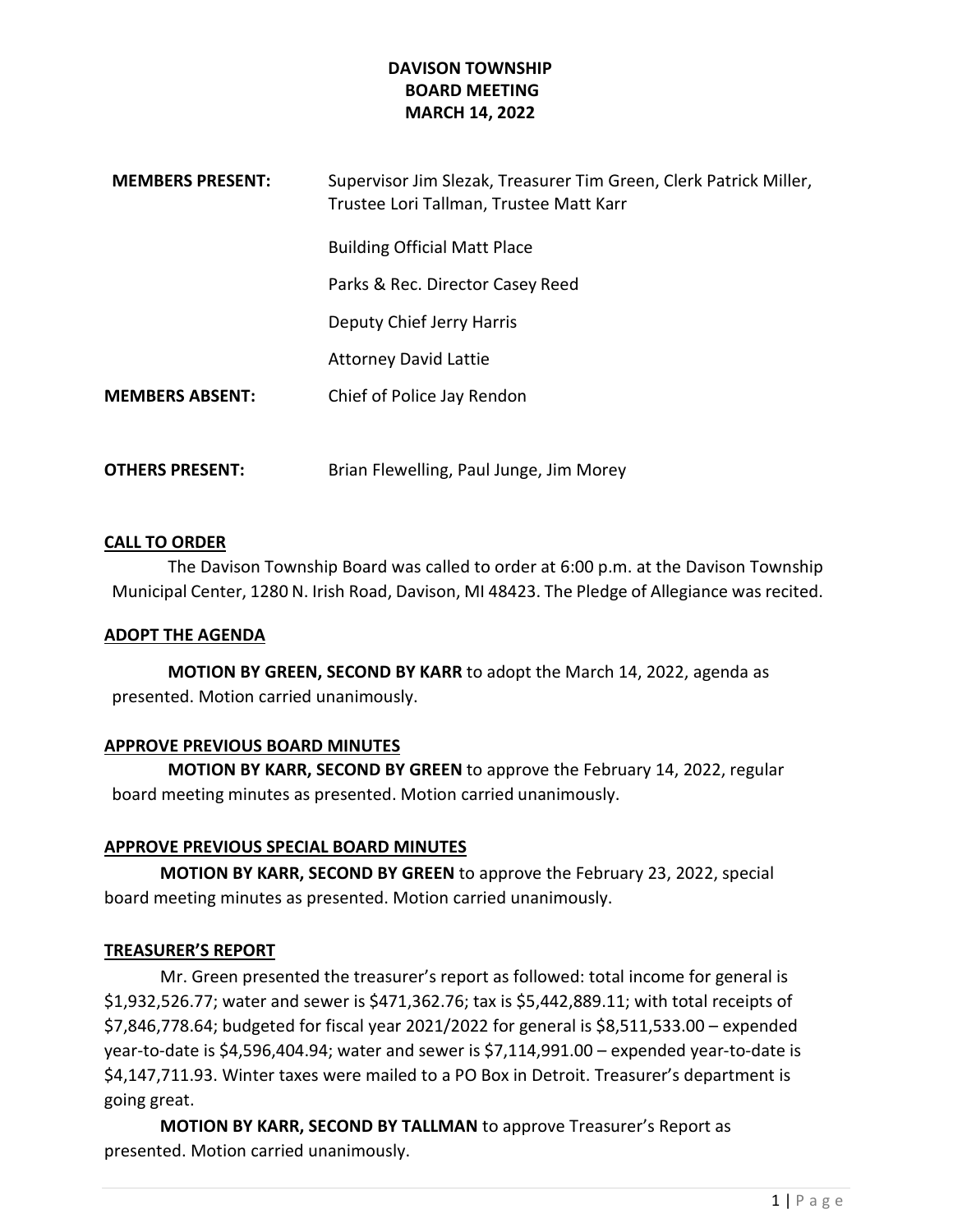## APPROVE BOARD EXPENDITURES

 Mr. Slezak - need a motion to approve board expenditures in the amount of \$5,501,499.89 from 2/11/2022 – 3/10/2022.

MOTION BY KARR, SECOND BY TALLMAN to approve board expenditures as presented. Tallman – question on check number 79398 for Dewolf and Associates; what is this for? Slezak – that is a good question; not sure what that is for. Tallamn – is that a fee related to the police?

Miller – oh yeah, I think that's what it is.

Tallman – a little way down there are a couple of entries with parentheses around them; I am wondering what that is?

Miller - there was a glitch in the paperwork and there was over payment for MERS and we had to take it back some out and put it back in again.

Slezak – any other discussion; if not need a motion two pay board expenditures as presented. Roll Call: Karr – yes; Green – yes; Tallman – yes; Miller – yes; Slezak – yes. Motion carried unanimously.

## UNFINISHED BUSINESS

# Davison-Richfield Fire Authority Agreement

 Slezak – sent this out this morning as an updated item; we talked about this last month. Lattie - I asked you to hold off on approving this so I could answer the questions about the mileage's verses special assessments; with the Chief's input and I'm satisfied that we're not going to have any issues; if you believe this is a good move for Davison Township it is ready to go.

MOTION BY KARR, SECOND BY GREEN to approve the Davison-Richfield Fire Authority Agreement. Karr – I would like to point how that on Roman Numeral 5 millage is spelled wrong in two separate places if they want to correct that. Roll Call: Green – yes; Tallman – no; Miller – yes; Slezak – yes; Karr – yes. Motion passes.

Tallman - I do have a few questions; I looked at the prior version that we got last month; I've also had some conversations with some other authority members; we had some issues that we encountered as well; I think this is the change that the board member make up at least for the Township would be one elected member of our governor body and the other one would be somebody from our government body or an appointed municipality employee; why are we excluding residents.

 Brian Flewelling -for the 50 years that this has existed the at large member resident has been the 7th member has been rotating and it still says as such in here; that resident at large has always been held by the 7th member; and in the course of the 50 so the 6th member has been made up of five elected officials and the city manager being that appointed member.

 Tallamn - I did not have the copy of the old agreement; received some information regarding one of the board members had to be part of the municipality body but the other one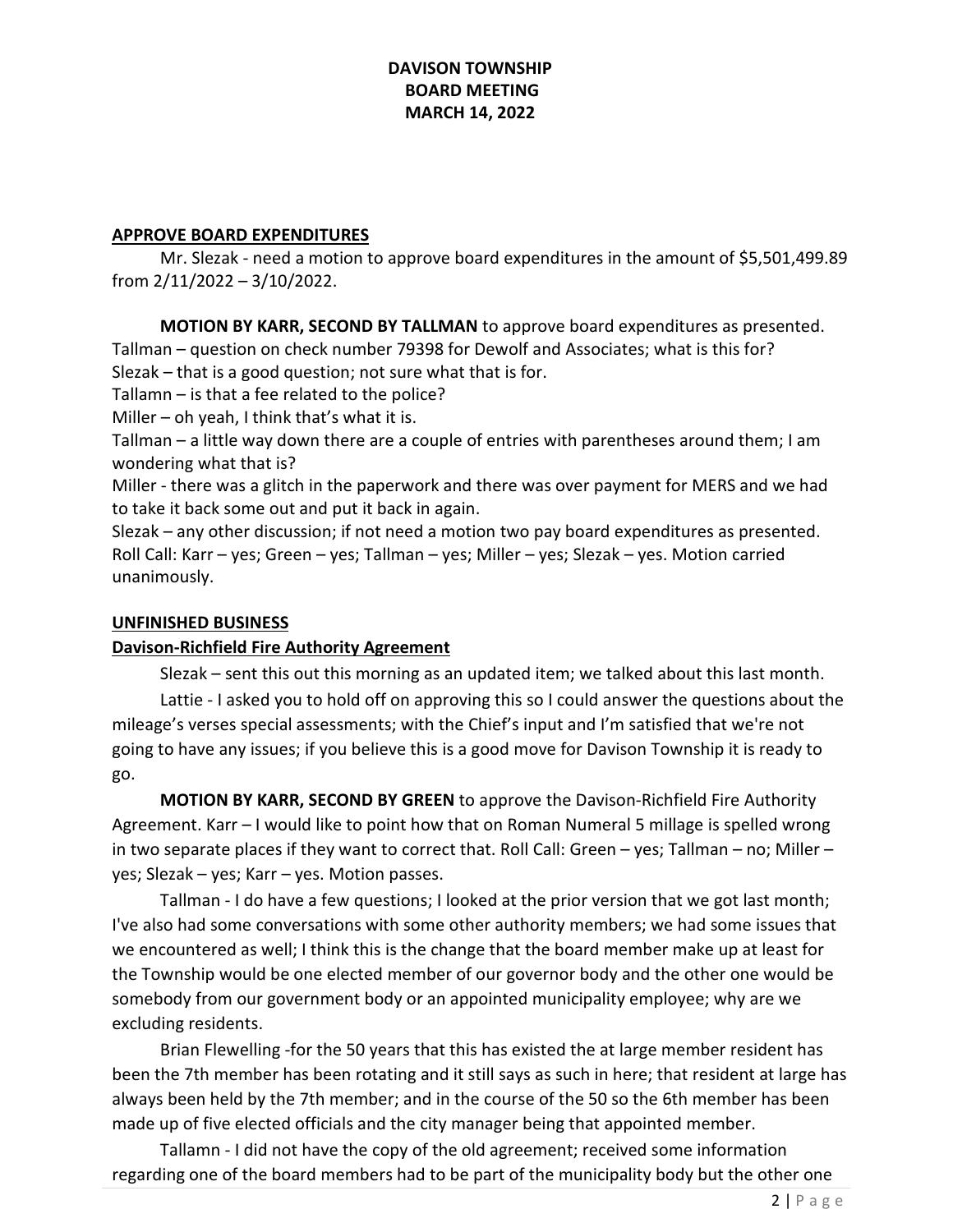was not restricted; do you know if that's the case?

 Brian Flewelling - according to the language agreement the other one was not restricted; it's been past practice that's always been six elected officials or appointed municipality employees; city manager person; interest was to have those elected officials like to buy the people to represent that board and still maintain that seventh member from that board rotate through three.

 Tallman - right but we only have two years that we'd be able to have the Township resident as opposed to as a permanent person.

 Brian Flewelling - over the course of the 50 years like I said that's the way it's been laid out for 50 years now that being said it's a three-year term, I do believe so as far as a permanent member there are no permanent members; could it be three elected officials while obviously from Township it can't be.

 Tallman - I know there was change regarding board member vacancy; I was at the vacancy would be appointed or replaced at the municipalities regular meeting; if we had 24 hours to appoint is there a reason it was done that quickly instead of that of a 30-day notice.

 Brian Flewelling - absolutely there was; fire authority meets the 4th Tuesday of the month as required by the by-laws; Davison Township, Richfield Township, and the city of Davison meets the second Monday of the month; to maintain the continuity of that board; if three of them were sick or ill we'd go months without conducting normal business; we want to always make sure we have the best of our ability to have a full board.

 Tallman - I do not remember seeing do have the ability to remove are do you have to come back to the board?

Brian Flewelling - you appoint the members so that would come to you.

 Tallman - so if somebody were not showing up for a meeting, Covid or otherwise it would come back to us to remove them.

Brian Flewelling – yes, to appoint or remove a member.

 Tallman - I do not understand this part as much but I do have some concern as my understanding the language on the burn permits and not concern is cost recovery; on burn permits we are really placing that authority now in the authority's hands, so it is really going to remove that from this board is that correct?

Brian Flewelling - potentially yes.

Tallman – what is the reasoning for that?

 Brian Flewelling – well as the fire department we would like to know who's burning and how they're burning and be able to regulate that; we work very well with the building Township officials; maybe up until about 15 years ago the fire department issued all the burning permits; we don't know who has burning permits and what they're doing and that's problematic for our fire department.

 Tallman - I feel like we have a couple of different municipalities involved; what regulations will be allowed in one area are going to be allowed in the other one.

 Brian Flewelling - city does not allow any open burning it must be in an approved container; Richfield Township has stricter regulations than what Davison Township has;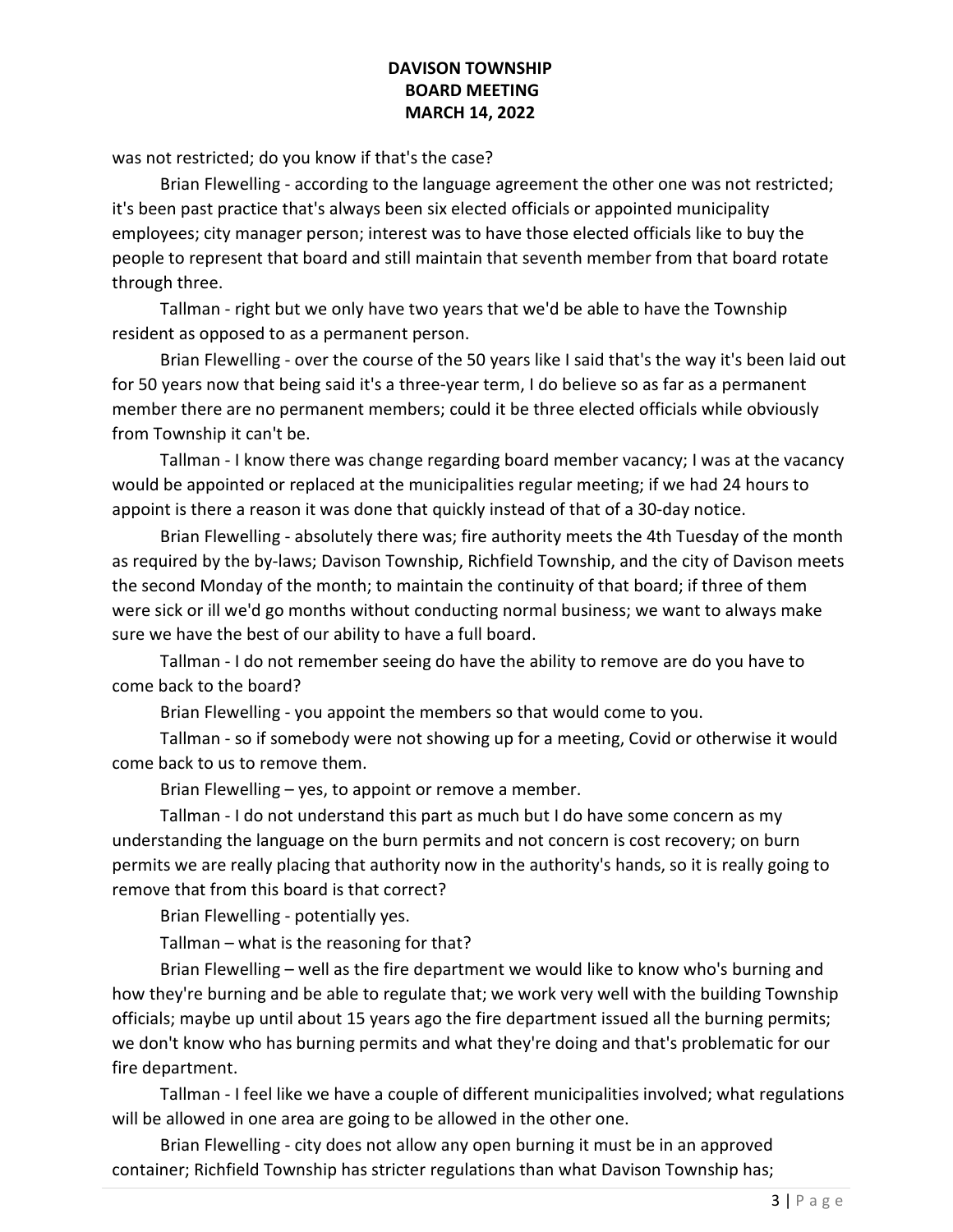continuity between all of them we are protecting all municipalities; we must know what all municipalities are allowing them to do.

 Lattie - I want to make sure this board understands you're creating a new municipal corporation; all those issues will be handed authority level.

 Brian Flewelling - burning permits are burning permits; open burning ordinances are open burning ordinances; I don't have the ability to even with this to set an open burn ordinance; I can come to every municipality board to adopt the same fire code; Township will still have the ability to amend that fire code to meet their needs as far as open burning goes; I'm not going to set a fire code ordinance that covers all three under public act 207 Michigan Fire Prevention Act; I'm responsible for enforcing fire code whatever the municipality approves.

# INFORMATIONAL ITEMS

# Update on AFC home

 Lattie – we want to continue to monitor this; what they are providing; as of tonight, I don't have an update yet; keep this on the agenda.

Tallman - did we ever determine why it was Wayne County and not Genesee County?

 Lattie - I don't know the reason why they chose that but I know they're capable of providing that service; identify the property as Davison but providing services for Wayne County; I just want to make sure they know where this service is provided.

Tallman - what's that county funded entity?

Lattie - I think they get funding from all sorts; I don't know all the details yet.

# DEPARTMENT REPORTS AND INFORMATIONAL ITEMS

 Supervisor's Update – Slezak - budgets coming up; union negotiations start this week; March madness starts this week; Happy Saint Patrick's Day coming up.

Clerk's Update – Miller - we are gearing up for the May  $3<sup>rd</sup>$  election for Kearsley bond proposal; we just have one precinct and that is the  $6<sup>th</sup>$  precinct; I could have sent that out but I thought it would be good a little bit test to get my feet wet; I'm glad it's only one; I'm continuing on my training; I'll be off all next week for training; basically trying to get everything put back together in the Clerk's Department

Police Chief Update – Chief is not here; Deputy Chief Harris said there is nothing to report.

 Park's Update – Reed - spring summer brochures went out last week; staff has been working hard on all the updating OSHA training; been really busy going through all that and getting that set up; applying for another grant this year; seasonal applications have went out and I'm doing interviews; getting ready for the Easter egg hunt; looking for donations candy, toys, Easter baskets, gift cards; we had hundreds of kids that came out last year looking forward to that many or more this year; we're doing the Veterans stand down in September; stuff for the whole family to do.

 Building Update – Place - February is our slow month; we issued a total of five permits; a rough value of \$20,000; total revenue of \$1,096.00; Speedway is finally open now after finally receiving their gas meters from Consumers Energy took about four months.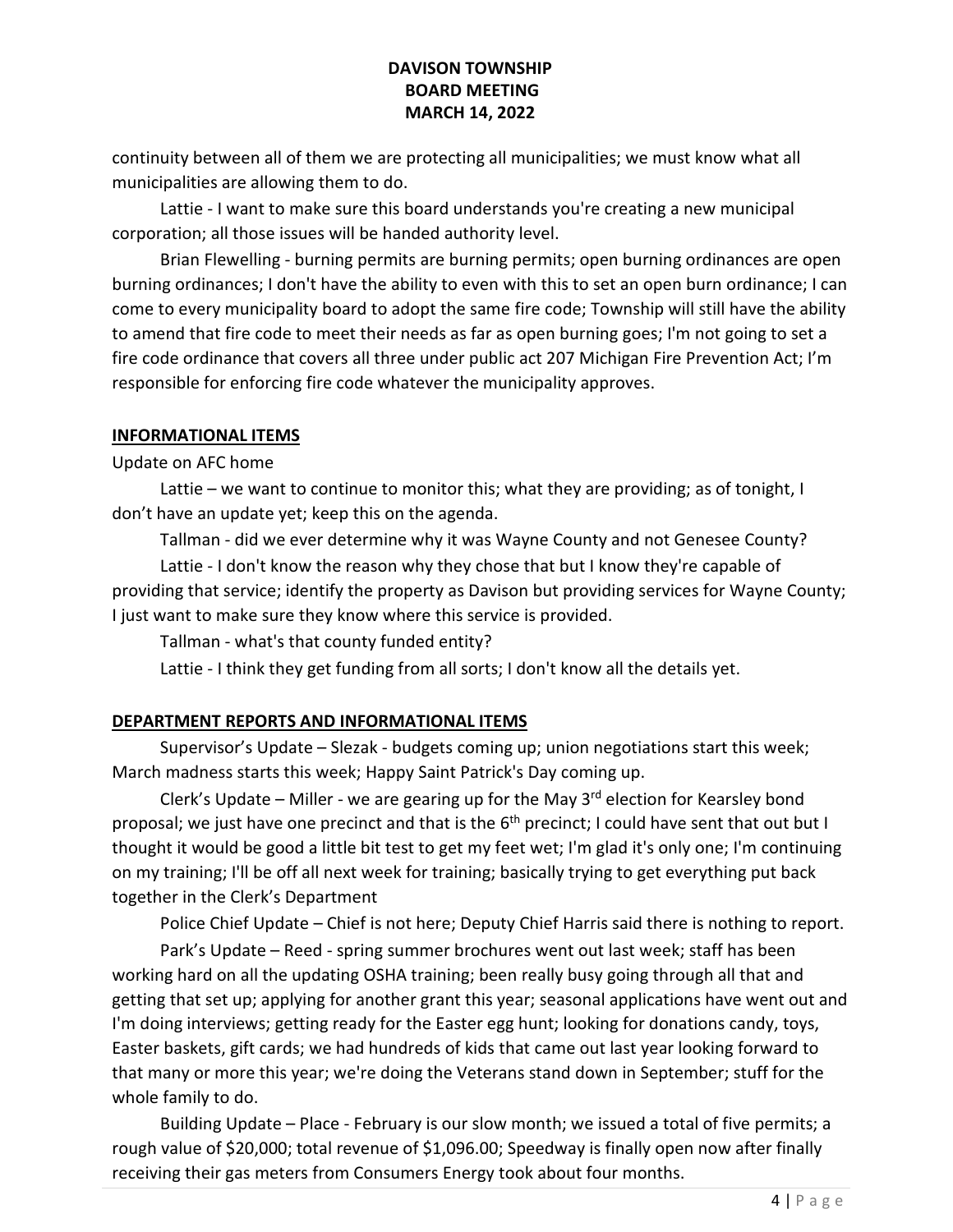#### PUBLIC COMMENT

The public comment period opened at 6:27 P.M.

 Paul Junge – I'll be running for Congress in the new 8th district; Genesee County, Midland County, Saginaw County; after about 50 years of the Kilde I think it's about time we see a new face in there; native Michigander; I'm an attorney former criminal prosecutor; military family housing worked in that business with my dad; served in the Department of Homeland Security working on border immigration issues.

 Jim Morey – 1298 N Cumming Road, Davison - is the fire department going to be an LLC; or by themselves; so, we only get to spend the money; do we have a special fire on our taxes already?

 Lattie - they have the option to oppose a millage instead of a special assessment; I'm expecting that the funding will remain very similar to what you are paying right now; it should be very similar to what it is right now.

 Miller - one good thing out of it is in the past you get a burn permit and we were supposed to fax them over to the fire department; when we were doing that they told us to quit faxing them; the problem arises when you get a fireman that goes out wouldn't know if they had a fire permit and it would be have a confrontation with the owner; this should take care of that; they will know what's allowed and what's not and this is their due diligence.

 Slezak – fire authority is going through all the studies right now and all that; it's going to be probably about another year.

The public comment period closed at 6:35 P.M.

#### NEW BUSINESS

## Approve Epoxy overlay and repair Gale Road Culvert

 Slezak – this is for upkeep; does not have anything to do with the bridge on Gale Rd.; they are still going to fix that.

MOTION BY GREEN, SECOND BY KARR to approve epoxy overlay and repair Gal Road culvert and the Townships portion will be \$5,000. Roll Call; Tallman – yes; Miller – yes; Slezak – yes; Karr – yes Green - yes. Motion carried unanimously.

#### Approve Epoxy on Court Street Bridge

MOTION BY KARR, SECOND BY GREEN to approve epoxy overlay on Court Street bridge at the cost of \$11,000.00 for Davison Township. Roll Call; Miller – yes; Slezak – yes; Green – yes; Karr – yes; Tallman - yes. Motion carried unanimously.

#### Township Fee Schedule Changes

 Place – I did a comparison with most of the municipalities from Genesee County. There is a slight increase; by changing the multiplier it will increase a revenue slightly; Davison Township is light on the charges compared to others.

Lattie – it makes sense; just want to make sure it is clear that someone by themselves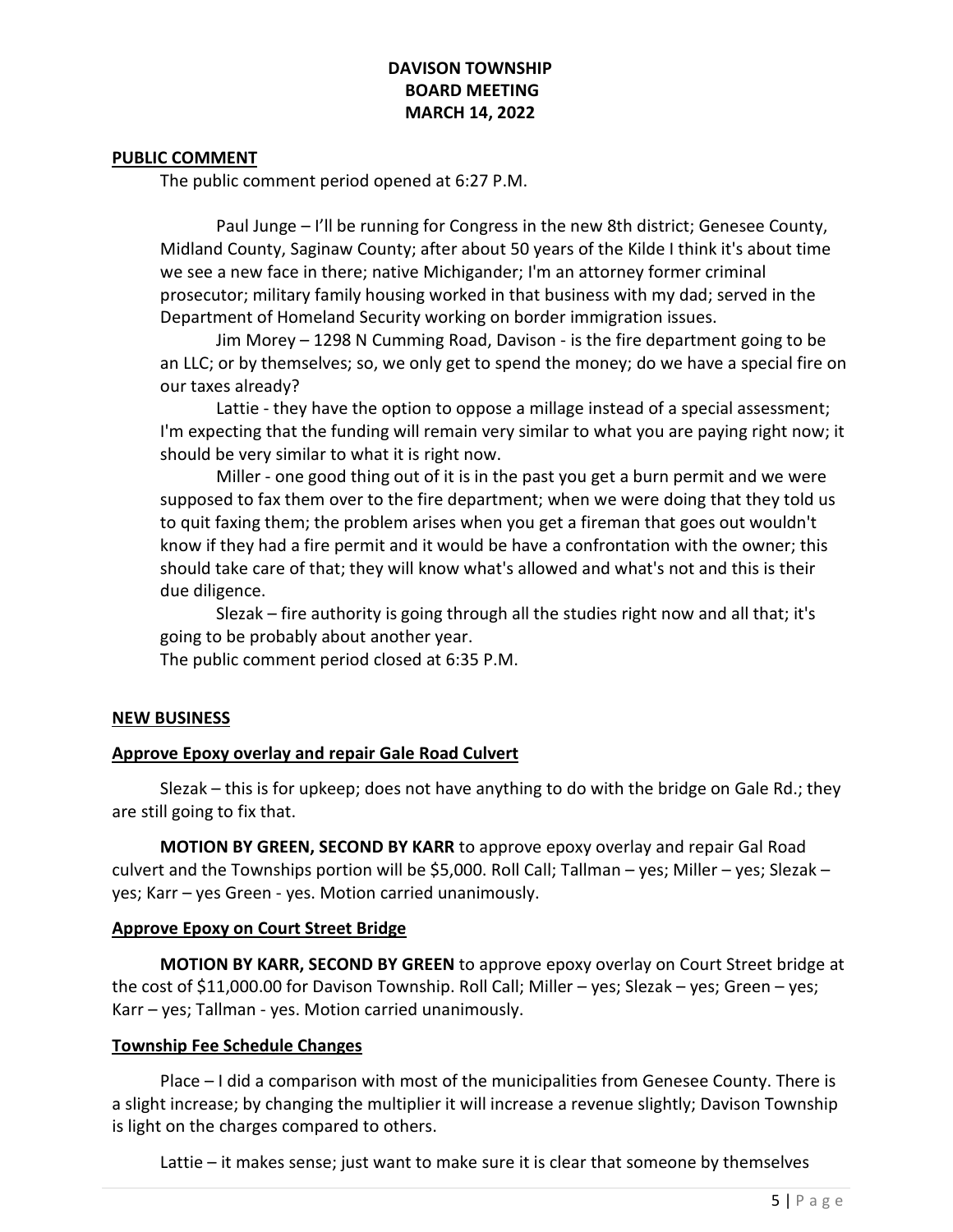begin these actions.

 Tallman - on the list you currently provided we have solicitors permits and vendor permits; I guess what is the difference?

 Lattie – in our ordinance we define what the difference is; a vendor would be somebody that sells them in a specific location or door to door; a solicitor is something that solicits donations; they are detailed in the ordinance.

Tallman - so is solicitor and peddler are more door-to-door kind of.

Place – yes.

MOTION BY KARR, SECOND BY TALLMAN to approve the Township Fee Schedule Changes. Roll Call; Karr – yes; Green – yes; Tallman – yes; Miller – no; Slezak – yes. Motion carried.

#### APPOINTMENT OF ELECTION INSPECTORS FOR PRECINCT 6, AND AVCB 13 FOR MAY ELECTION

 Miller – AV counting board will be here; better to have it here with the walk ins; all of them all still certified.

Karr – so we are voting to appoint them?

Slezak – just to approve them.

 MOTION BY KARR, SECOND BY TALLMAN to approve Ellen Leffler, Erin Maziarz-Stratton, Janine Trimble, and Christine Jones as election inspectors for the May election. Motion carried unanimously.

 MOTION BY KARR, SECOND BY TALMMAN to approve Janet Allison, Pam Nagy, and Lynn Rumsey to the AV counting board 13 for the May election. Motion carried unanimously.

 MOTION BY KARR, SECOND BY GREEN to approve Alma Gay, Sheila Zimmer to receiving board as well as alternates Mark Trimble, Rosalie Casner, Michele Norris, and Cynthia Burcar as alternate for the May 3rd election. Motion carried unanimously.

## BUDGET AMENDMENT FOR SENIOR CENTER FIRE ALARM SYSTEM

MOTION BY TALLMAN, SECOND BY KARR to approve budget amendment for an increase of \$2,000 from \$50,600.00 to \$52,600.00 for the senior center fire alarm system. Roll Call; Green – yes; Karr – yes; Slezak – yes; Miller – yes, Tallman – yes. Motion carried unanimously.

## TIME CHANGE FOR ZBA MEETING

 Green – I think it should stay the same; we have the planning board at six we have the Township board at 6.

 Tallman - I was contacted by one of those ZBA members that was very upset that they were not contacted; I specifically asked a question was it at the request of one of the board members or if they were all in agreement; one of the ZBA members sent me the minutes from their September meeting; they knew nothing about it; some have conflicts that will not allow them to be there at 6:00 PM.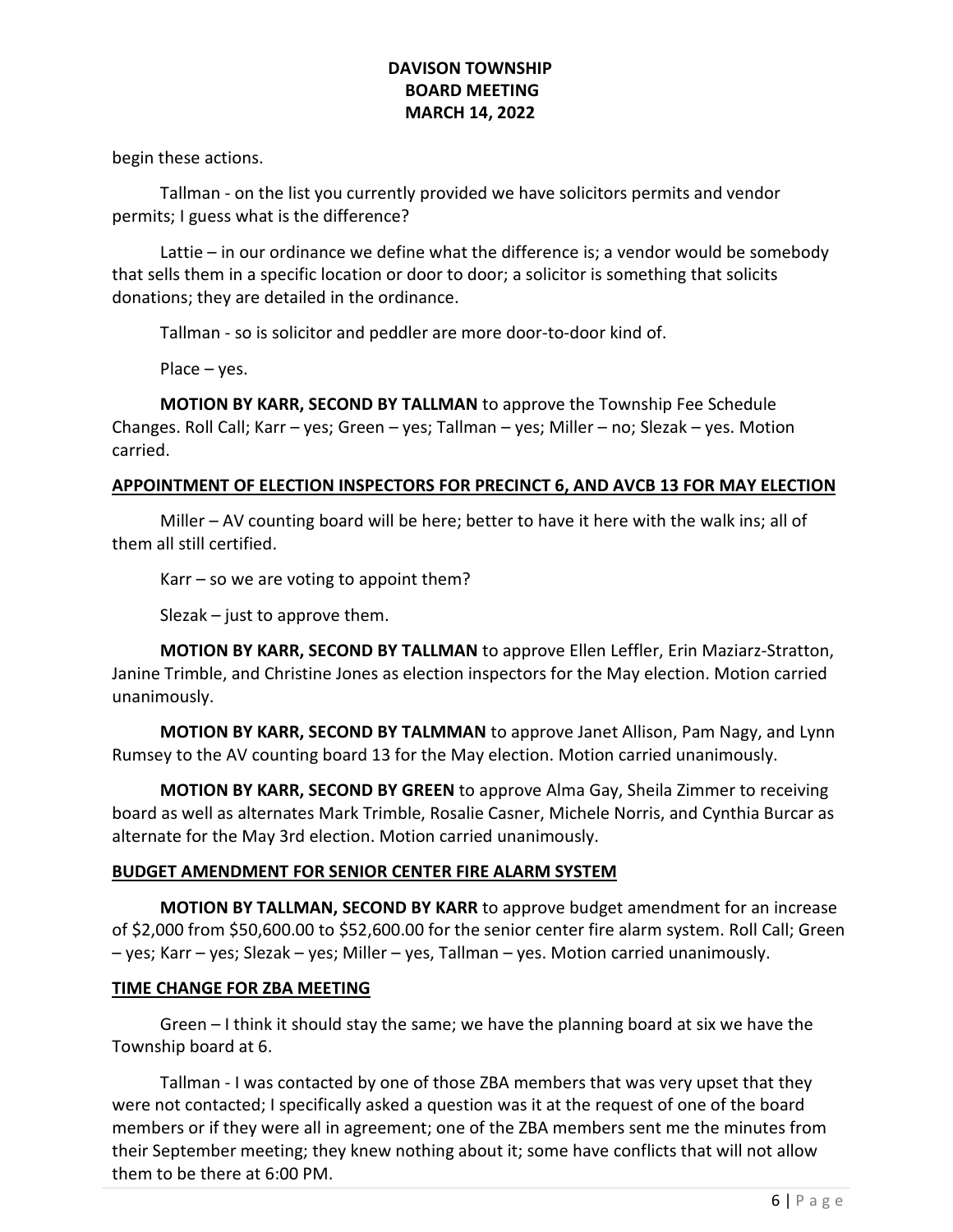Slezak – we need the consistency of all the boards; usually all the boards meet at the same time that the Township board actually meets.

 Karr - I think we just go with a majority of the board because they are the ones that are volunteering their time for those meetings.

MOTION BY TALLMAN, SECOND BY MILLER to approve the time change for ZBA meeting from 6:00 pm to 7:00 pm. Effective April 2022. Roll Call; Tallman – yes, Miller – yes; Green – no, Karr – yes, Slezak – no. Motion carried.

## DISCUSSION ON HIRING ADDITIONAL NEW CLERK'S DEPARTMENT EMPLOYEE

 Miller - bring concerns to the board; I need to hire additional staff to the clerk's department; Alma leaves for her surgery in April; the recent new hire it's too soon for her to learn alma's job as well as her own; Shelia leaves after the election in May; Alma retiring at the end of June; the need for trained help is important so the clerk's department can operate effectively; most everybody gives a two weeks' notice for their current job; it's critical for me now because I have to go through the interview process again; I'm asking for authorization to hire another person; if we don't get this it's going to fail; that's my appeal to the board I need to get this second person in here ASAP; first thing you're going to notice is paychecks will not get processed and board bills will not get paid.

 Karr - last time we met we had no idea when Sheila was going to leave, or Alma was going to retire.

Miller - I have papers now from both when they are leaving.

Karr - that Sheila will be leaving, and Alma is done totally in June.

Miller – Alma turned a paper in that she will be done end of June this year.

Tallman – do you know how long she is going to be off?

 Miller – I believe two-weeks; she is having rotator cuff surgery; she can come back but cannot do anything if she comes back.

Green – Alma gave a notice that she is gone end of June?

 Miller – Yes, I said the end of June or fiscal year; she does have the option to pull it if she did not want to retire.

 Karr – how long could this go on for was my concern not knowing if she was going to retire; it makes sense to try to hire now.

Miller – you must have qualified people in the clerks to be able to run.

 Green – talked with Sheila and she feels it is especially important to get a hire in to learn her position as part-time elections.

Miller – I will have my qualifications for the May elections.

Karr – the new girl coming in would be training for what Alma is doing.